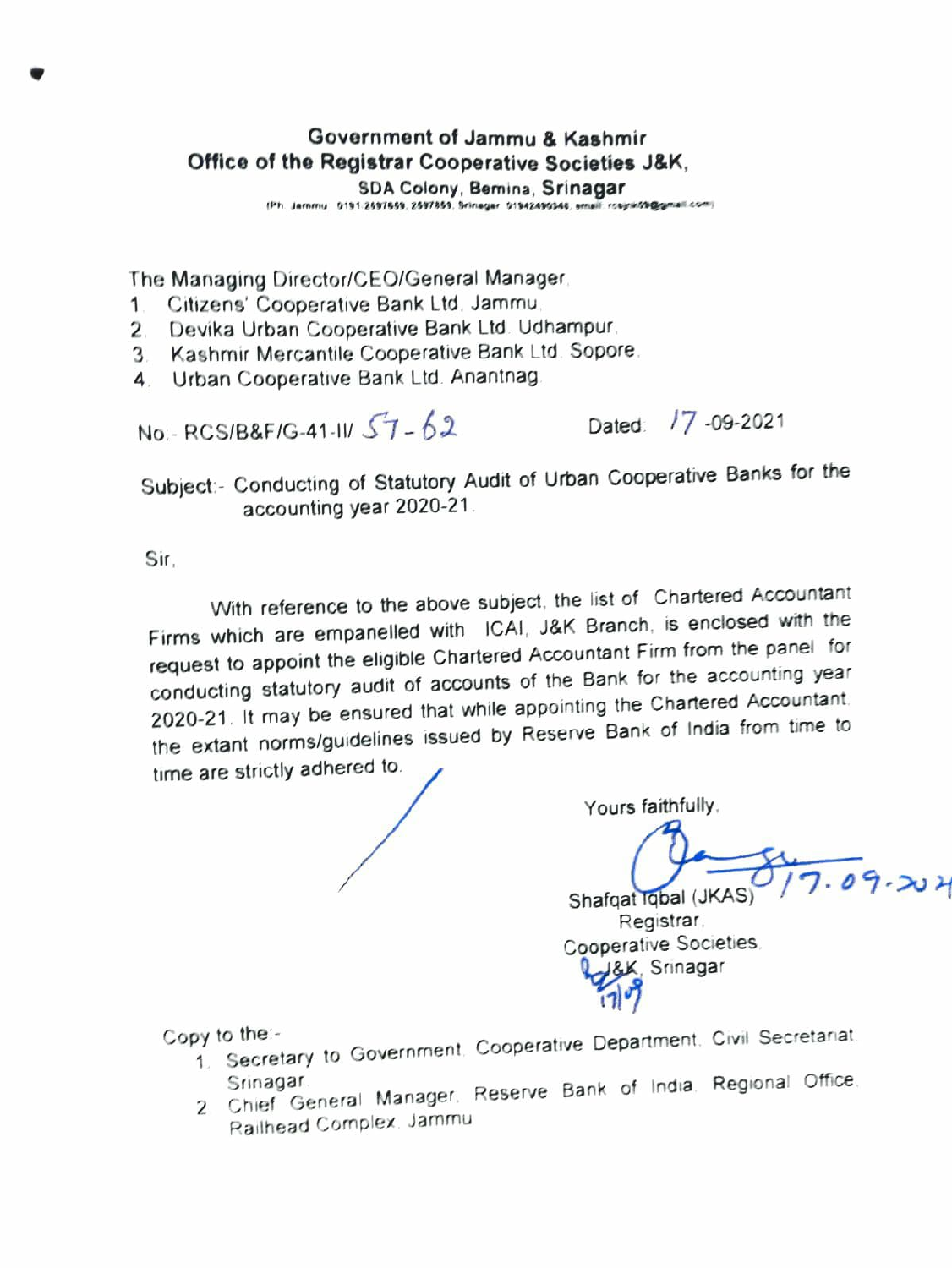| S.No<br>Name of the Firm<br><b>FRN</b><br>Address<br>HO<br>1 A GUPTA & ASSOCIATES<br>014914N<br>115 KACHI CHOWNI JAMMU | <b>JAMMU</b>                 |
|------------------------------------------------------------------------------------------------------------------------|------------------------------|
|                                                                                                                        |                              |
|                                                                                                                        |                              |
| 2 A K ANAND & CO<br>002390N<br>111 SEC-4 TRIKUTA NAGAR                                                                 | <b>JAMMU</b>                 |
| <b>3 AJAY K KHANNA &amp; CO</b><br>012303N<br><b>68 A GANDHI NAGAR</b>                                                 | <b>UMMU</b>                  |
| 4 AJAY SAWHNEY & CO<br>009833N<br>104/A NORTH BLOCK BAHU PLAZA                                                         | <b>JAMMU</b>                 |
| 5 AMIT JAI & CO<br>020666N<br>F/279 REHARI CHUNGI                                                                      | <b>UMMU</b>                  |
| 6 ARORA VOHRA & CO<br>009487N<br>PREM BHAWAN RESIDENCY ROAD                                                            | <b>JAMMU</b>                 |
| 7 ARUN S GUPTA & ASSOCIATES<br>028940N<br>F/121 SEC-14 NANAK NAGAR                                                     | <b>JAMMU</b>                 |
| 8 DHARAM RAJ & CO<br>014461N<br>KUNJWANI BYEPASS                                                                       | <b>JAMMU</b>                 |
| 9 GUPTA ARUN & CO<br>008083N<br>RAJINDER BAZAR                                                                         | <b>JAMMU</b>                 |
| 10 GUPTA GUPTA & ASSOCIATES<br>001728N<br>142/3 TRIKUTA NAGAR UPPER FLOAR                                              | JAMMU                        |
| 11 GUPTA KAVISH & CO<br>030829N<br>HNO4 GARDEN AVENUE CANAL ROAD                                                       | <b>UMMAL</b>                 |
| 12 GUPTA RAVI & ASSOCIATES<br>006970N<br>K C PLAZA RESIDENCY ROAD                                                      | <b>JAMMU</b>                 |
| 13 GUPTA SHARMA & ASSOCIATES<br>001466N<br>142/3 TRIKUTA NAGAR GROUND FLOOR                                            | <b>JAMMU</b>                 |
| 14 HARSH KUMAR & CO<br>004975N<br>OPP FIRE STATION GANGYAL                                                             | <b>JAMMU</b>                 |
| 15 JRDS & ASSOCIATES<br>021777N<br>SEC-14 NANAK NAGAR                                                                  | <b>JAMMU</b>                 |
| 16 JSVP & CO<br>003435N<br>108A/1 NORTH BLOCK BAHU PLAZA                                                               | <b>JAMMU</b>                 |
| 17 K B SHARMA & CO<br>002318N<br>172/P3 TRIKUTA NAGAR                                                                  | <b>JAMMU</b>                 |
| 18 KANSRA & ASSOCIATES<br>023286N<br>87 KALI JANI PACCA DANGA                                                          | <b>JAMMU</b>                 |
| 19 MAHAJAN KOHLI & CO<br>029381N<br>239 SHOPPING CENTRE BAKSHI NAGAR                                                   | <b>JAMMU</b>                 |
| 20 MANU PRIYA & CO<br>028956N<br>102 IP TRIKUTA NAGAR                                                                  | <b>JAMMU</b>                 |
| 21 NEHRU & ASSOCIATES<br>029100N<br>10 EXT GANDHI NAGAR                                                                | <b>JAMMU</b>                 |
| 22 OP GARG & CO<br>001194N<br><b>40 AD GANDHI NAGAR</b>                                                                | <b>JAMMU</b>                 |
| 23 PARGAL SOURAV & ASSOCIATES<br>0025873N H NO 65 CANAL ROAD                                                           | <b>JAMMU</b>                 |
| 24 PAWAN KAPUR & CO<br>001863N<br>248 SEC 1-TRIKUTA NAGAR                                                              | <b>JAMMU</b>                 |
| 25 R C GUPTA & CO<br>001198N<br>SEC 9 EXT TRIKUTA NAGAR                                                                | <b>JAMMU</b>                 |
| 26 RAGHAV GUPTA & ASSOCIATES<br>023550N<br>1/6A TRIKUTA NAGAR                                                          | <b>UMMAL</b>                 |
| 27 SAGA & CO<br>019663N<br>412 SOUTH BLOCK BAHU PLAZA                                                                  | <b>JAMMU</b>                 |
| 28 SAHIL GUPTA & ASSOCIATES<br>024041N<br>SEC 7 CHANNI HIMMAT                                                          | <b>JAMMU</b>                 |
| 29 SAROTIA ASHISH & ASSOCIATES<br>020468N<br><b>BUS STAND AKHNOOR</b>                                                  | <b>JAMMU</b>                 |
| 30 SARUP HANDOO & ASSOCIATES<br>007882N<br>84 1A TRIKUTA NAGAR                                                         | <b>JAMMU</b>                 |
| 31 SAT SHARMA & ASSOCIATES<br>006636N<br>NEAR GURDWARA LAKHDATA BAZAR                                                  | <b>JAMMU</b>                 |
| 32 SAWHNEY VERMA & CO<br>014580N<br><b>31 TRIKUTA NAGAR</b>                                                            | <b>JAMMU</b>                 |
| 33 SORAV KAVISH & CO<br>029535N<br>4 GARDEN AVENUE CANAL ROAD                                                          | <b>JAMMU</b>                 |
| 34 SUDHIR K ARORA & CO<br>000209N<br>110 SOUTH BLOCK BAHU PLAZA                                                        | <b>JAMMU</b>                 |
| 35 UPENDRA & ASSOCIATES<br>005292N<br>GEN NC VIJ ROAD DOGRA HALL                                                       | <b>JAMMU</b>                 |
| 36 VAK & ASSOCIATES<br>019636N<br>18 AB GANDHI NAGAR                                                                   |                              |
| 37 V K SURI & CO<br>000646N<br>6-7 DRY FRUIT MARKET JEWEL                                                              | <b>JAMMU</b><br><b>JAMMU</b> |
| 38 VARUN BHASIN & CO<br>022266N<br>46 SEC TRIKUTA NAGAR                                                                |                              |
| 39 VIJAYA GUPTA & CO<br>001314N<br>233 A GOLE MARKET GANDHI NAGAR                                                      | <b>JAMMU</b>                 |
| 40 VIKAS SATIKA & ASSOCIATES<br>019867N<br>93/1 TRIKUTA NAGAR                                                          | <b>JAMMU</b>                 |
| 41 VIVEK MAHAJAN & CO<br>022398N<br>SEC 12 NANAK NAGAR                                                                 | <b>JAMMU</b>                 |
| 42 R K CHUGH & CO<br>08215N<br>SHASTRI NAGAR JAMMU                                                                     | <b>JAMMU</b><br><b>JAMMU</b> |